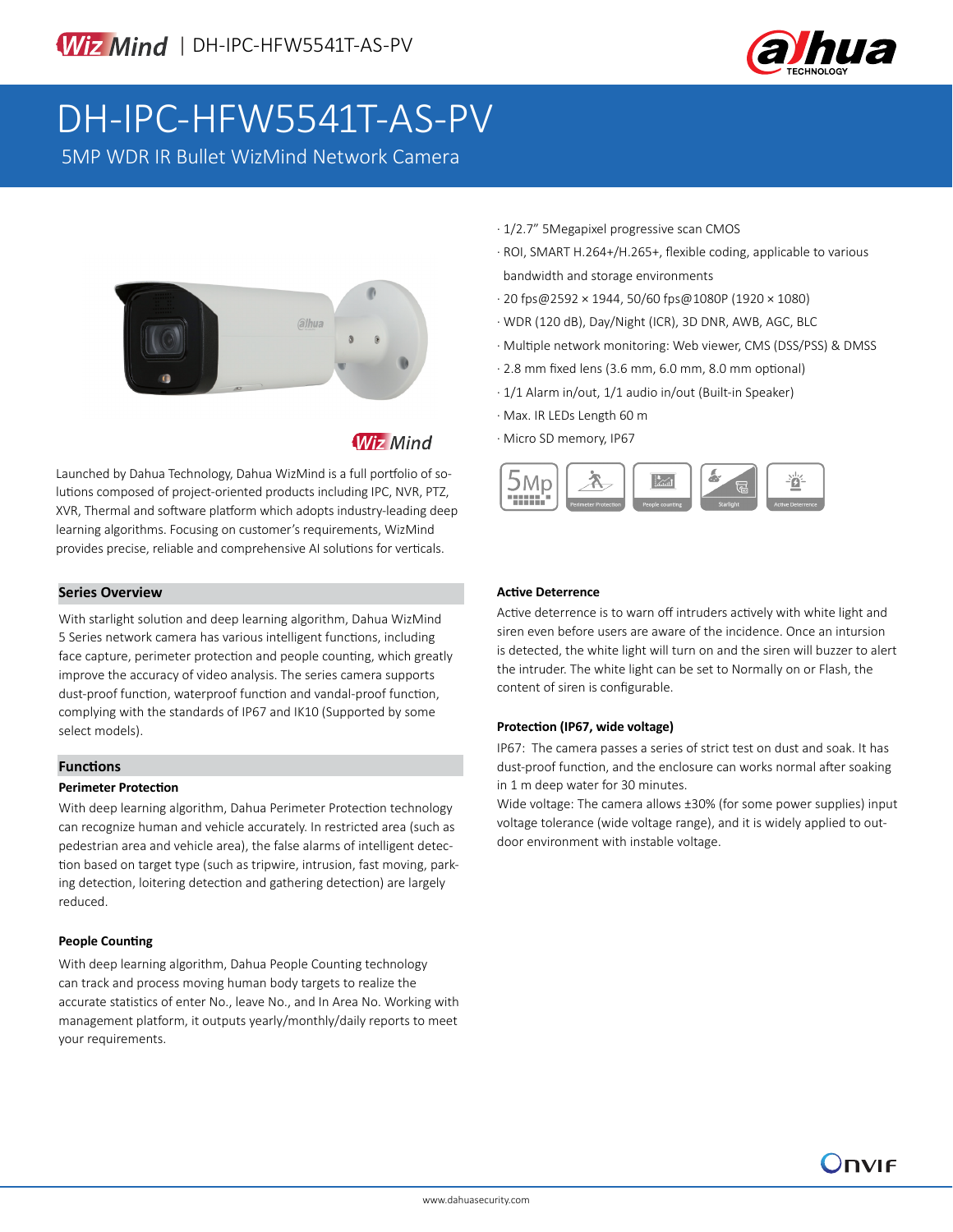## Wiz Mind | DH-IPC-HFW5541T-AS-PV

### **Technical Specification**

### Camera

| camera                       |                   |                                                                      |            |            |           |
|------------------------------|-------------------|----------------------------------------------------------------------|------------|------------|-----------|
| Image Sensor                 |                   | 1/2.7" 5Megapixel progressive scan CMOS                              |            |            |           |
| Max. Resolution              |                   | 2592 (H) × 1944 (V)                                                  |            |            |           |
| RAM/ROM                      |                   | 512 MB/128 MB                                                        |            |            |           |
| Scanning System              |                   | Progressive                                                          |            |            |           |
| Electronic Shutter Speed     |                   | Auto/Manual, 1/3 s-1/100000 s                                        |            |            |           |
| S/N Ratio                    |                   | > 56 dB                                                              |            |            |           |
| Minimum Illumination         |                   | 0.005 Lux@F1.6                                                       |            |            |           |
| <b>Illumination Distance</b> |                   | Distance up to 60 m (197 ft)                                         |            |            |           |
| Illuminator On/Off Control   |                   | Auto/Manual                                                          |            |            |           |
| Illuminator Number           |                   | 2 IRs, 1 LED                                                         |            |            |           |
| Lens                         |                   |                                                                      |            |            |           |
| Lens Type                    |                   | Fixed-focal                                                          |            |            |           |
| Mount Type                   |                   | Board-in                                                             |            |            |           |
| Focal Length                 |                   | 2.8 mm, 3.6 mm, 6.0 mm, 8.0 mm                                       |            |            |           |
| Max. Aperture                |                   | F1.6                                                                 |            |            |           |
| Angle of View                |                   | H: 102°, V: 71°/H: 84°, V: 58°/H: 51°, V: 37°/H: 38°,<br>V:28°       |            |            |           |
| Aperture Type                |                   | Fixed                                                                |            |            |           |
| Close Focus Distance         |                   | 0.9 m (2.95 ft)/1.6 m (5.25 ft)/3.1 m (10.17 ft)/4.5<br>m (14.73 ft) |            |            |           |
| <b>DORI Distance</b>         | Lens              | Detect                                                               | Observe    | Recognize  | Identify  |
|                              | 2.8 <sub>mm</sub> | 56m(184ft)                                                           | 22m(72ft)  | 11m(36ft)  | 6m(20ft)  |
|                              | 3.6 <sub>mm</sub> | 80m(262ft)                                                           | 32m(105ft) | 16m(52ft)  | 8m(26ft)  |
|                              | 6mm               | 120m(394ft)                                                          | 48m(157ft) | 24m(79ft)  | 12m(39ft) |
|                              | 8mm               | 160m(525ft)                                                          | 64m(210ft) | 32m(105ft) | 16m(52ft) |
| Pan/Tilt/Rotation            |                   |                                                                      |            |            |           |
| Pan/Tilt/Rotation Range      |                   | Pan: 0°-360°; Tilt: 0°-90°; Rotation: 0°-360°                        |            |            |           |

Artificial Intelligence Perimeter Protection Tripwire; intrusion; fast moving (the three functions support the classification and accurate detection of vehicle and human); loitering detection; people gathering; parking detection People Counting Support the counting of enter number, leave number, and pass number, and displaying and outputting yearly/monthly/daily reports. Support the counting of number in area, and 4 rules configuration. Count number of people or stay time and link alarm. Support queue management, and 4 rules configuration. Count number of people or stay time and link alarm General Intelligence Event Trigger Motion detection, Video tampering , Scene changing, Network disconnection , IP address conflict, Illegal Access,Storage anomaly General Intelligence **Object Abandoned/Missing** 

| Heat Map                    | Yes                                                                                                                                                                                        |  |  |
|-----------------------------|--------------------------------------------------------------------------------------------------------------------------------------------------------------------------------------------|--|--|
| Video                       |                                                                                                                                                                                            |  |  |
| Compression                 | H.265, H.264, H.264B, H.264H,<br>MJPEG (only supported by sub stream)                                                                                                                      |  |  |
| Smart Codec                 | Smart H.265+/ Smart H.264+                                                                                                                                                                 |  |  |
| <b>Streaming Capability</b> | 3 Streams                                                                                                                                                                                  |  |  |
| Resolution                  | 2592 × 1944/2688 × 1520/2560 × 1440/2304 ×<br>1296/1080P (1920 × 1080)/1.3M (1280 × 960)/720P<br>$(1280 \times 720)/D1$ (704 × 576/704 × 480)/VGA (640 ×<br>480)/CIF (352 × 288/352 × 240) |  |  |
|                             | Main Stream: 2592 × 1944 (1 fps-20 fps)<br>2560 × 1440 (1 fps-25/30 fps)<br>1920 × 1080 (1 fps-50/60 fps)                                                                                  |  |  |
| Frame Rate                  | Sub Stream: D1 (1 fps-20/30 fps)<br>D1 (1 fps-50 fps)                                                                                                                                      |  |  |
|                             | Third Stream: 1080P (1 fps-17 fps)                                                                                                                                                         |  |  |
| <b>Bit Rate Control</b>     | CBR/VBR                                                                                                                                                                                    |  |  |
| <b>Bit Rate</b>             | H.264: 32 Kbps-8192 Kbps<br>H.265: 19 Kbps-8192 Kbps                                                                                                                                       |  |  |
| Day/Night                   | Auto(ICR)/Color/B/W                                                                                                                                                                        |  |  |
| <b>BLC Mode</b>             | BLC/HLC/WDR (120 dB)                                                                                                                                                                       |  |  |
| White Balance               | Auto/Natural/Street Lamp/Outdoor/Manual                                                                                                                                                    |  |  |
| Gain Control                | Auto/Manual                                                                                                                                                                                |  |  |
| Noise Reduction             | 3D DNR                                                                                                                                                                                     |  |  |
| <b>Motion Detection</b>     | Off/On (4 Zone, Rectangle)                                                                                                                                                                 |  |  |
| Region of Interest          | Off/On (4 Zone)                                                                                                                                                                            |  |  |
| Smart Illumination          | Yes                                                                                                                                                                                        |  |  |
| Defog                       | Yes                                                                                                                                                                                        |  |  |
| Flip                        | 0°/90°/180°/270°                                                                                                                                                                           |  |  |
| Mirror                      | Off/On                                                                                                                                                                                     |  |  |
| Privacy Masking             | Off/On (4 Area, Rectangle)                                                                                                                                                                 |  |  |
| Audio                       |                                                                                                                                                                                            |  |  |
| Audio Compression           | G.711a, G.711Mu, G.726, AAC, G.723                                                                                                                                                         |  |  |
| Alarm                       |                                                                                                                                                                                            |  |  |
| Alarm Event                 | RJ-45 (10/100 Base-T)                                                                                                                                                                      |  |  |
| Network                     |                                                                                                                                                                                            |  |  |
| Network                     | RJ-45 (10/100 Base-T)                                                                                                                                                                      |  |  |
| SDK and API                 | Yes                                                                                                                                                                                        |  |  |
| Protocol                    | IPv4;IPv6;HTTP;HTTPS;TCP;UDP;ARP;RTP;RTSP;RTCP<br>;RTMP;SMTP;FTP;SFTP;DHCP;DNS;DDNS;QoS;UPnP<br>;NTP;Multicast;ICMP;IGMP;NFS;PPPoE;802.1x;SNMP                                             |  |  |
| Interoperability            | ONVIF (Profile S/Profile G/Profile T), CGI, Milstone,<br>Genetec, P2P                                                                                                                      |  |  |
| User/Host                   | 20 Users                                                                                                                                                                                   |  |  |
|                             |                                                                                                                                                                                            |  |  |